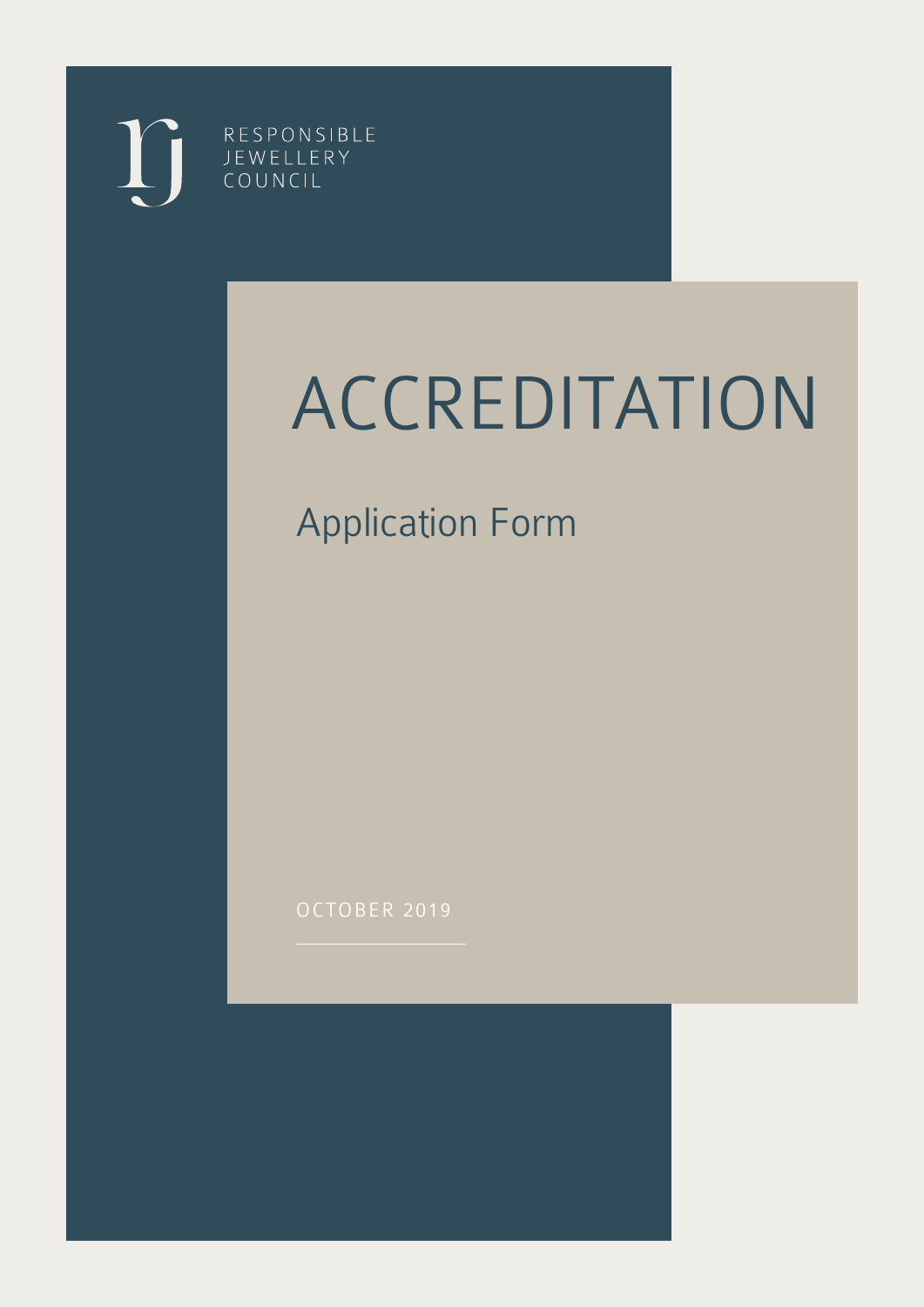# **The Responsible Jewellery Council**

The Responsible Jewellery Council (RJC) is a not-for-profit standard setting and certification organisation founded in 2005.

Our vision is a responsible world-wide supply chain that promotes trust in the global fine jewellery and watch industry.

## **About this document**

This Accreditation Application form must be used for all initial applications for RJC accreditation and re-accreditations.

Any information submitted by applicants in respect of RJC accreditation will be kept strictly confidential by the RJC and will be used solely for the purposes of assessing the eligibility for RJC accreditation.

The official language of this document is English. All / any translations of this document should revert to the original English version for clarification.

This is a 'living document' and the RJC reserves the right to revise this document based on implementation experience and emerging good practice. Please refer to the RJC website to ensure that you have the latest version: www.responsiblejewellery.com

### **Disclaimer**

No guarantee, warranty or representation is made as to the accuracy or completeness of this document and other documents or information sources referenced in this document. Use of this document is not intended to and does not replace, contravene or otherwise alter the requirements of any applicable national, state or local governmental statutes, laws, regulations, ordinances, or other requirements regarding the matters included herein.

Use of this document by non-members is entirely voluntary and is neither intended nor does it create, establish, or recognise any legally enforceable obligations or rights against the RJC and/or its members or signatories. This document does not create, establish, or recognise any legally enforceable obligations of the RJC and/or its members or signatories to non-members. Non-members shall have no legal cause of action against the RJC and/or its members or signatories for failure to comply with this document.

## **Enquiries or feedback**

The RJC welcomes comments and feedback from all stakeholders on this document, this can be submitted at any time to:

Email: accreditation@responsiblejewellery.com Telephone: +44 (0)207 321 0992

The RJC will make all efforts to resolve any issue or grievance regarding this document in an impartial and documented manner. If you wish to register a complaint, please refer to the RJC Complaints Mechanism on the RJC website.

The Responsible Jewellery Council is a trading name of the Council for Responsible Jewellery Practices Ltd, 9 Whitehall, London, SW1A 2DD, UK.

The Council for Responsible Jewellery Practices Ltd is registered in England and Wales with company number 05449042.

© RJC 2019. All rights reserved.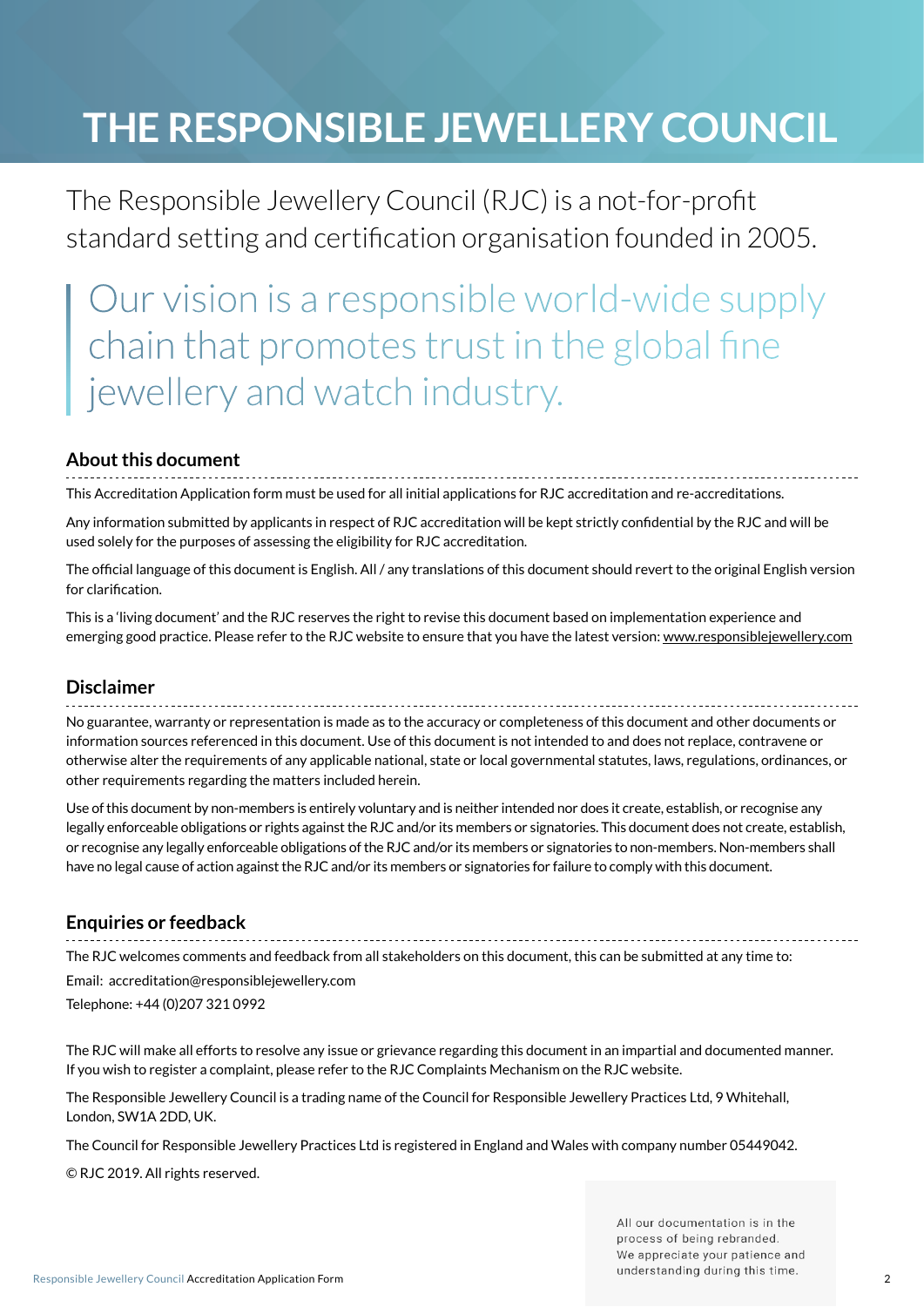# Section A: **Conformity Assessment Body company details**

### About this document

All applicants should refer to the RJC Process and Criteria for the Accreditation of Conformity Assessment Bodies and Auditors (RJC Accreditation Criteria) available from the RJC website for an understanding of the RJC accreditation criteria and application process.

Please ensure that all sections of this document are completed and that all requested information and attachments are provided in English and labelled as indicated.

Completed applications must be sent to accreditation@responsiblejewellery.com

### Legally registered name of the Conformity Assessment Body (CAB)

The CAB is the auditing company applying for RJC accreditation.

Legal status of the CAB For example, company, sole trader, non-profit. Please include documentation with your application to substantiate legal status.

### Registered business address and contact details of head office

| Contact name                                   |  |
|------------------------------------------------|--|
| <b>Address</b>                                 |  |
| Telephone number                               |  |
| Email address                                  |  |
| Website                                        |  |
|                                                |  |
| <b>Billing address</b> (if different to above) |  |
| Contact name                                   |  |
| Address                                        |  |
| Email address                                  |  |
| VAT number (if applicable)                     |  |
|                                                |  |
| Primary contact person (for the RJC programme) |  |
| Name                                           |  |
| Position                                       |  |
| Telephone number                               |  |
| Email address                                  |  |

### Accreditation application type (tick one only)

- $\vert$  Initial application
	- Scope extension
	- Re-accreditation

### RJC accreditation scope – standards (tick all applicable)

Code of Practices

Chain of Custody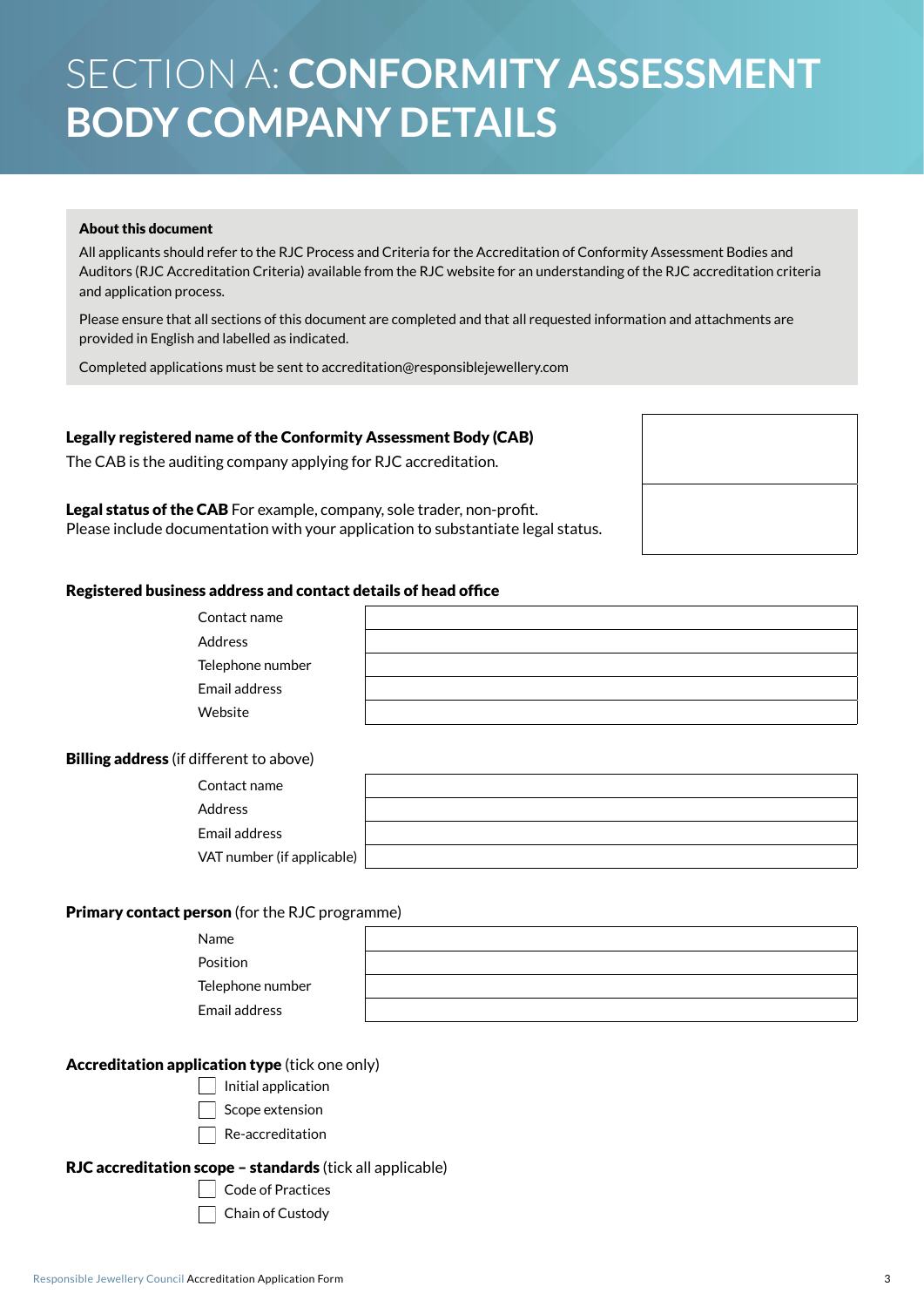#### RJC accreditation scope – member fora

Tick one or more of the sectors of the jewellery supply chain below, to indicate where the CAB proposes to carry out RJC certification audits.

Evidence of relevant experience, competencies and qualifications will be required to support the proposed accreditation scope – See Section C.

| Diamond and coloured gemstones mining                                 | Gold, silver or platinum group metals hedging or trading |
|-----------------------------------------------------------------------|----------------------------------------------------------|
| Diamond and coloured gemstones trading                                | Jewellery manufacturing or wholesale                     |
| Diamond and coloured gemstones cutting or polishing                   | Jewellery retail                                         |
| Gold, silver and platinum group metals mining                         | Service and support industries (e.g. laboratories,       |
| $\mid$ Gold, silver and platinum group metals processing and refining | product valuation, etc)                                  |

#### CAB structure

Please list all the entities within the organisation and describe the relationship between them, include links organisational charts, reports and any relevant documentation where applicable.



### General description of the CAB

Please include the type of activities and services provided at the head office.





 $\Box$  Yes (please submit a copy with your application)

#### Has the CAB prepared any programme specific quality management documentation?

| c |
|---|

#### Does the CAB have an internal audit and management review process?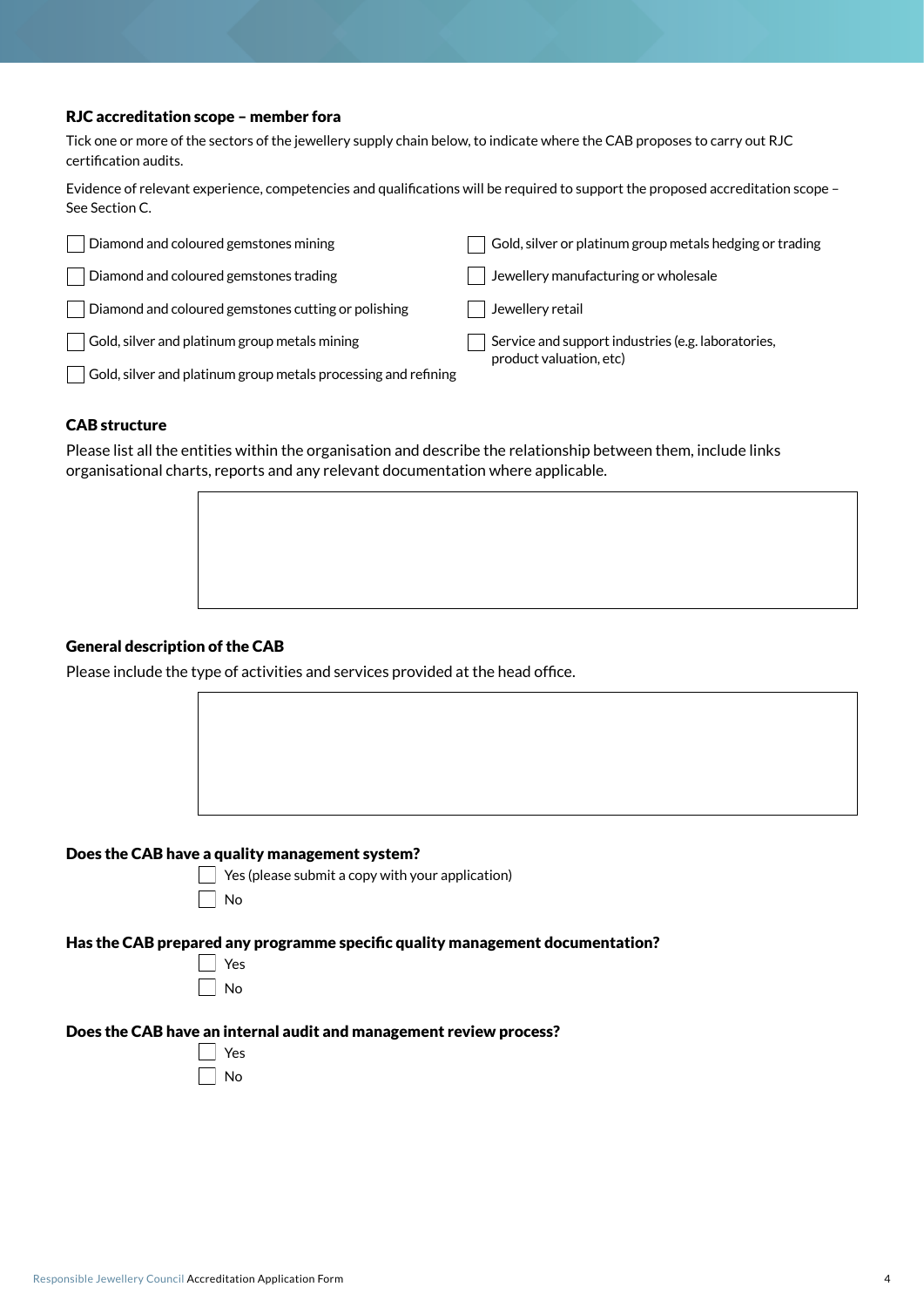# Section B: **Geographic location and existing accreditation**

List each location serviced by the head office to be included within the RJC accreditation scope and provide details of existing recognised<sup>1</sup> accreditation schemes. You may include the below information in a separate document - please ensure information is clearly identified and linked.

| <b>Country</b>                                                                                                                                 |                 |                       |                 |                |                 |                       |
|------------------------------------------------------------------------------------------------------------------------------------------------|-----------------|-----------------------|-----------------|----------------|-----------------|-----------------------|
| <b>Local trading</b><br>(or legal) name                                                                                                        |                 |                       |                 |                |                 |                       |
| <b>Contact details</b><br>and address<br>of each office                                                                                        | Contact:        |                       | Contact:        |                | Contact:        |                       |
| in country to<br>be covered<br>within the<br>accreditation<br>scope                                                                            | <b>Address:</b> |                       | <b>Address:</b> |                | <b>Address:</b> |                       |
| Relationship<br>with head office<br>(Branch office<br>wholly owned,<br>partially owned<br>by controlled<br>office, contract,<br>joint venture) |                 |                       |                 |                |                 |                       |
| Legal status (e.g.<br>Company, sole<br>trader, etc)                                                                                            |                 |                       |                 |                |                 |                       |
| <b>Management</b>                                                                                                                              | Scheme:         | <b>Accredited by:</b> | Scheme:         | Accredited by: | Scheme:         | <b>Accredited by:</b> |
| system, chain<br>of custody<br>or other<br>accreditation <sup>1</sup>                                                                          |                 |                       |                 |                |                 |                       |
| held by the CAB                                                                                                                                |                 |                       |                 |                |                 |                       |
|                                                                                                                                                |                 |                       |                 |                |                 |                       |
|                                                                                                                                                |                 |                       |                 |                |                 |                       |
| <b>Number of</b><br>potential<br>auditors<br>(employees and<br>contractors)                                                                    | Employees:      | Contractors:          | Employees:      | Contractors:   | Employees:      | Contractors:          |

1 This can include relevant accreditations such as ISO, ASPSCA, SA8000, Responsible Minerals Initiative, LBMA etc.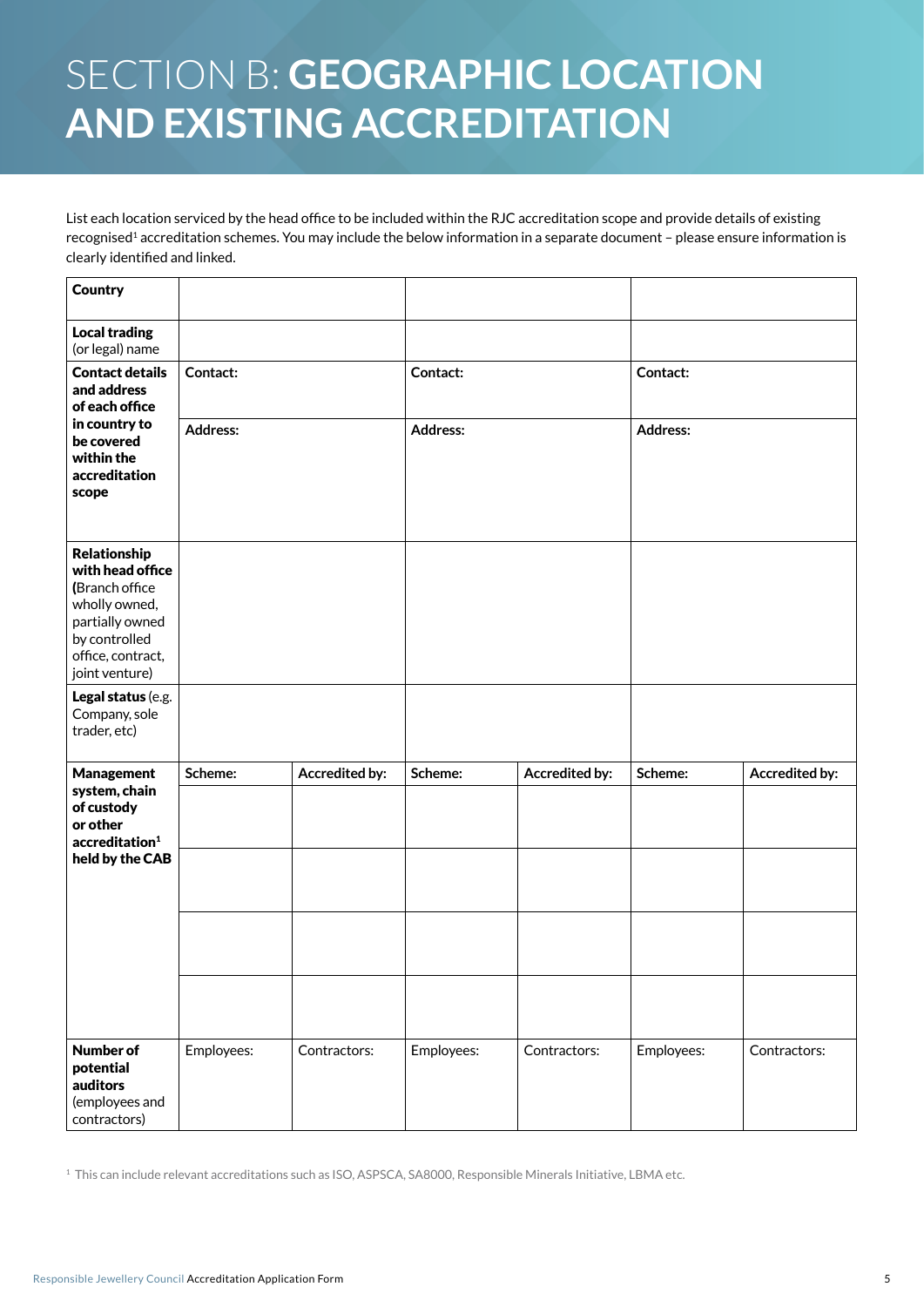# Section C: **Competency analysis for the scope of accreditation**

Please provide a brief description of the CABs demonstrated capability, and experience for each of the areas for which RJC accreditation is sought and provide supporting evidence. You may include the below information in a separate document – please ensure information is clearly identified and linked.

| <b>Scope of RJC accreditation</b><br>(list each area nominated in<br>Section A, Part 8 of this form) | List description, capacity and experience | <b>Supporting documentation reference</b> |
|------------------------------------------------------------------------------------------------------|-------------------------------------------|-------------------------------------------|
| <b>Diamond and/or coloured</b><br>gemstones mining                                                   |                                           |                                           |
| <b>Diamond and/or coloured</b><br>gemstones trading                                                  |                                           |                                           |
| <b>Diamond and/or coloured</b><br>gemstones cutting or<br>polishing                                  |                                           |                                           |
| Gold, silver and/or platinum<br>group metals mining                                                  |                                           |                                           |
| Gold, silver and/or platinum<br>group metals processing and<br>refining                              |                                           |                                           |
| Gold, silver and/or platinum<br>group metals hedging or<br>trading                                   |                                           |                                           |
| Jewellery manufacturing<br>and/or wholesale                                                          |                                           |                                           |
| Jewellery retail                                                                                     |                                           |                                           |
| <b>Service and support</b><br><b>industries</b><br>(e.g. laboratories, product<br>valuation, etc)    |                                           |                                           |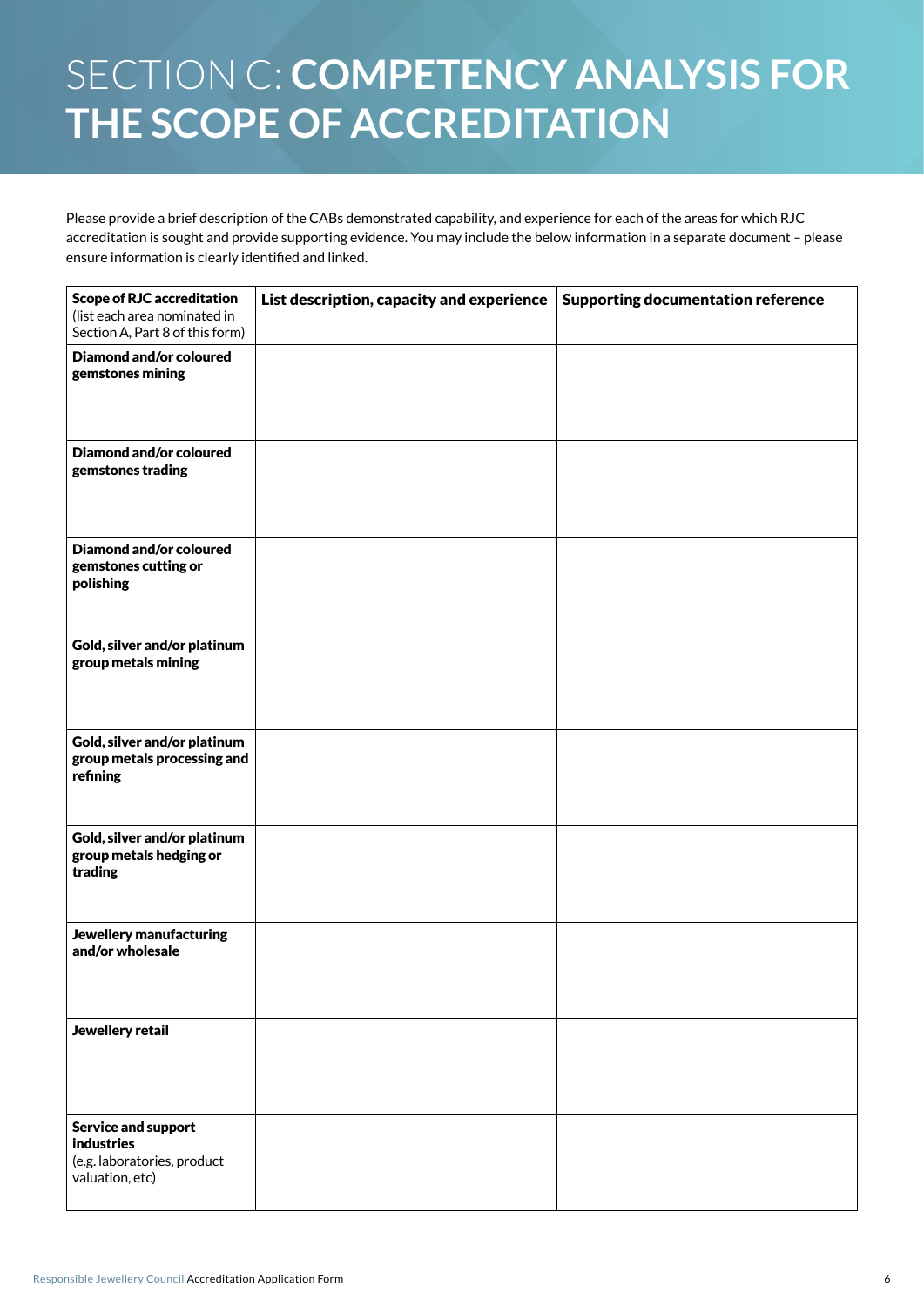# Section D: **Auditor details**

Please complete this section for each auditor applying for RJC accreditation to demonstrate compliance with the requirements outlined in Appendix 1 of the RJC Accreditation Criteria and provide supporting information such as current resumes, training certificates, audit logs for each auditor. You may include the below information in a separate document – please ensure information is clearly identified and linked.

| Name:                                                                                                                                                                                   |                                                                                                                                                                                           |                                                                                                                                                                                                                               |
|-----------------------------------------------------------------------------------------------------------------------------------------------------------------------------------------|-------------------------------------------------------------------------------------------------------------------------------------------------------------------------------------------|-------------------------------------------------------------------------------------------------------------------------------------------------------------------------------------------------------------------------------|
| <b>Address:</b>                                                                                                                                                                         |                                                                                                                                                                                           |                                                                                                                                                                                                                               |
| <b>Email address:</b>                                                                                                                                                                   |                                                                                                                                                                                           |                                                                                                                                                                                                                               |
| <b>Valid IRCA/APSCA</b><br>membership or equivalent<br>recognised registration that<br>the auditor holds                                                                                |                                                                                                                                                                                           |                                                                                                                                                                                                                               |
| Minimum education and<br>professional experience and<br>audit experience                                                                                                                |                                                                                                                                                                                           |                                                                                                                                                                                                                               |
| List the names of RJC<br>members the auditor has<br>provided consultancy<br>services to relating to RJC<br>certification in the previous<br>three years                                 |                                                                                                                                                                                           |                                                                                                                                                                                                                               |
| Audit experience of the<br>auditor or lead auditor                                                                                                                                      |                                                                                                                                                                                           |                                                                                                                                                                                                                               |
| List the scope of RJC<br>accreditation which will be<br>covered by this auditor                                                                                                         | Diamond and coloured gemstones mining<br>Diamond and coloured gemstones trading<br>Diamond and coloured gemstones cutting<br>or polishing<br>Gold, silver or platinum group metals mining | Gold, silver or platinum group metals<br>processing and refining<br>Gold, silver or platinum group metals<br>hedging or trading<br>Jewellery manufacturing or wholesale<br>Jewellery retail<br>Service and support industries |
| <b>Relevant country</b><br>experience<br>List the countries where the<br>auditor has the competence<br>and experience to conduct<br>RJC certification audits                            |                                                                                                                                                                                           |                                                                                                                                                                                                                               |
| List examples of the<br>auditor's experience in<br>the diamond, coloured<br>gemstones, gold, silver and/<br>or platinum group metals<br>jewellery supply chain, from<br>mine to retail. |                                                                                                                                                                                           |                                                                                                                                                                                                                               |

<sup>2</sup> RJC Process and Criteria for the Accreditation of Conformity Assessment Bodies and Auditors

<sup>3</sup> To preserve impartiality, auditors cannot participate in certification audits for these RJC members within three years of the consulting assignment.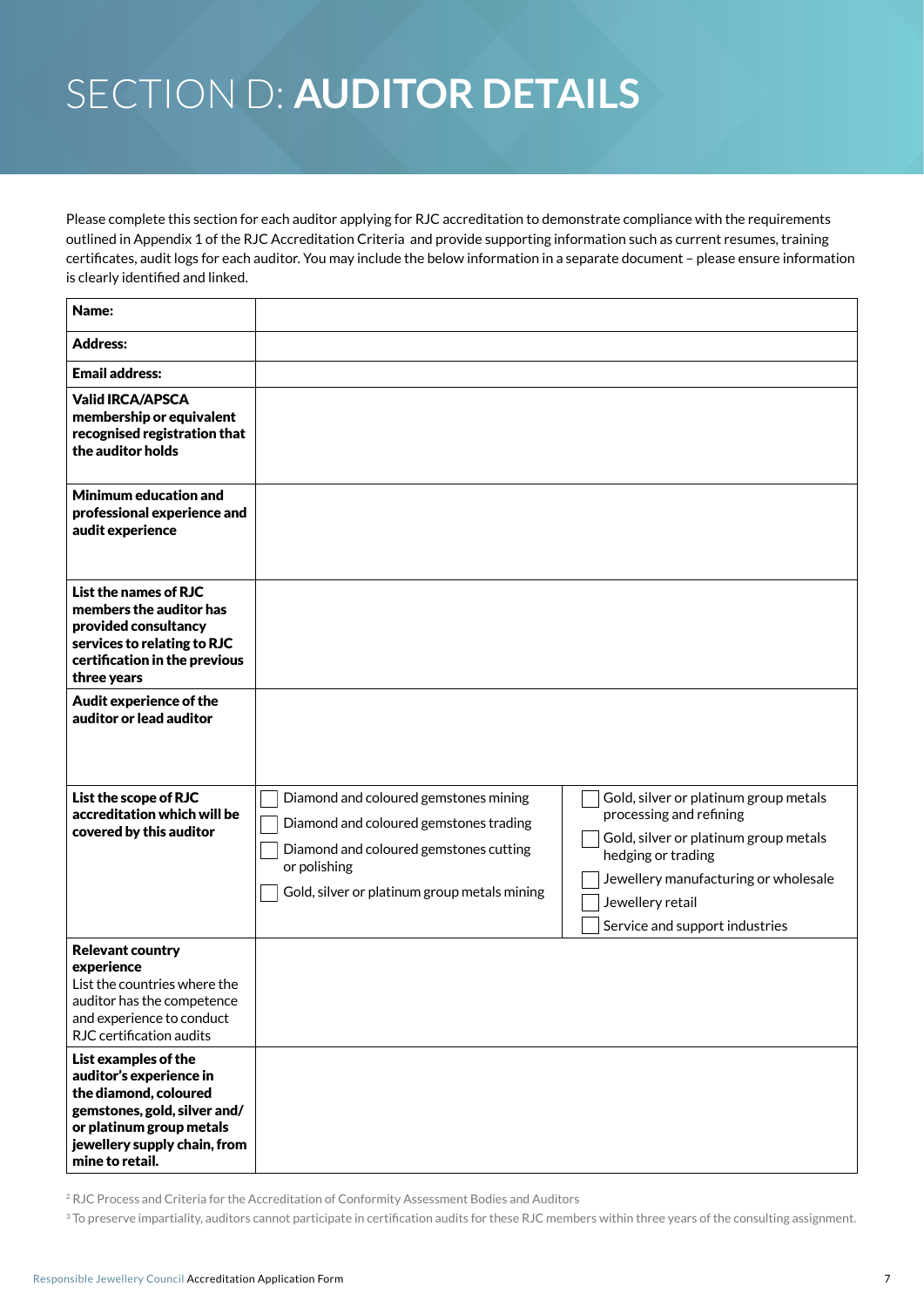For each auditor please provide details of their industry sector knowledge and experience for the RJC accreditation scope being applied for.

| <b>Code of Practices</b>                                                                                                     |
|------------------------------------------------------------------------------------------------------------------------------|
| Mining (tailings and waste rock management, stakeholder engagement, biodiversity, emergency response and mine closure)       |
| Business ethics (anti-money laundering, financial reporting, freedom of association)                                         |
| Know Your Customer approaches to support anti-money laundering/counter terrorism                                             |
| UN Guiding Principles on Business and Human Rights and security                                                              |
| ILO Core Conventions (freedom of association and collective bargaining, non-discrimination, child labour, and forced labour) |
| OECD Due Diligence Guidance for Responsible Supply chains of Minerals from Conflict-Affected and High-Risk Areas             |
| Environmental protection laws and waste emissions                                                                            |
| Kimberley Process and World Diamond Council System of Warranties                                                             |
| Product disclosure                                                                                                           |
| Transportation                                                                                                               |
| Artisanal and small-scale mining (if relevant to scope)                                                                      |
| Chain of Custody Standard (in addition to the requirements of the Code of Practices)                                         |
| Internal material controls                                                                                                   |